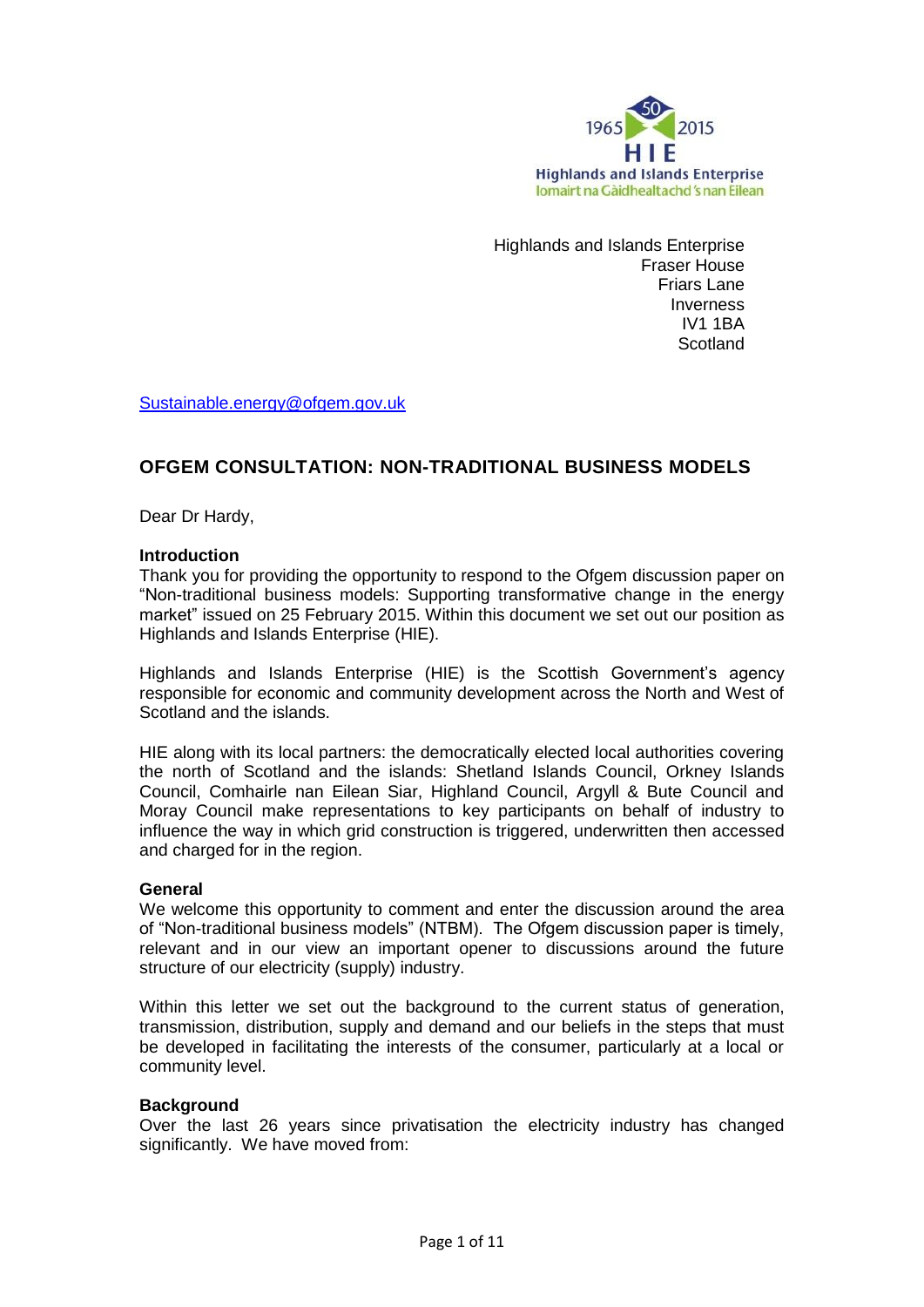- An era of large centralised thermal power stations to one of thousands of distributed generators where renewable energy technologies have become commonplace appearing at all levels of the transmission and distribution system including at a local and domestic level.
- An era of large vertically integrated monopolies to privately owned and separated businesses with a multiplicity of technologies, players, schemes and consumer preferences, where local and community level renewable energy schemes have become both a desirable and necessary means to further local consumer interests.

Generation and consumer preferences have thus shown much change but between these wide and diverse sets of consumers and generators are the transmission and distribution wires, businesses and suppliers where change has not kept up. We currently have:

- A regulated monopoly of 3 transmission owners (excluding offshore transmission) and 14 distribution businesses with very few independent owners (e.g. IDNO).
- A relatively small set of suppliers where 70% of the supply market is controlled by just 6 suppliers, the remainder by a larger (but still small) number of more niche suppliers. This does not contrast well with the position at privatisation where supply was undertaken by the 14 regional boards.

In addition to the above, technology has moved at pace with many facilitating technologies including but not limited to communications, smart meters and systems, energy storage devices, the internet and on-line business, the use of electricity in heat networks, and controllable consumer demand with flexible generation. It is no surprise then that in our markets based system there are many new players with new ideas about not only how to generate and use electricity but also how to transmit, store and supply it.

A key driver for this change has been the environment but other important drivers also exist at the community and domestic consumer level including social responsibility, social empowerment, the price of energy, choice and competition.

Looking again at the future, it is clear that the diversity and decentralisation currently being seen will continue as projects, technologies, generation and consumer preferences continue to evolve and new players with new ideas continue to enter the market.

#### **Supply of electricity**

Over the last six years, supplier choice has increased and the supply side has taken small steps to try and keep pace with this change through mechanisms such as "Licence Lite" and "White Label". Whilst these measures are commendable, we believe the supply side is falling behind and remains in an era where supply is based on a national market business model with little scope for innovation, change and local supply, and presents a barrier to the ongoing development of the industry at its most fundamental level, i.e. with the consumer at a local and community level.

We believe that to facilitate the future of electricity supply there is a need to continue to develop the top down deregulation approach from an unlimited national market with nationwide licensed suppliers to a tier of niche suppliers occupying a less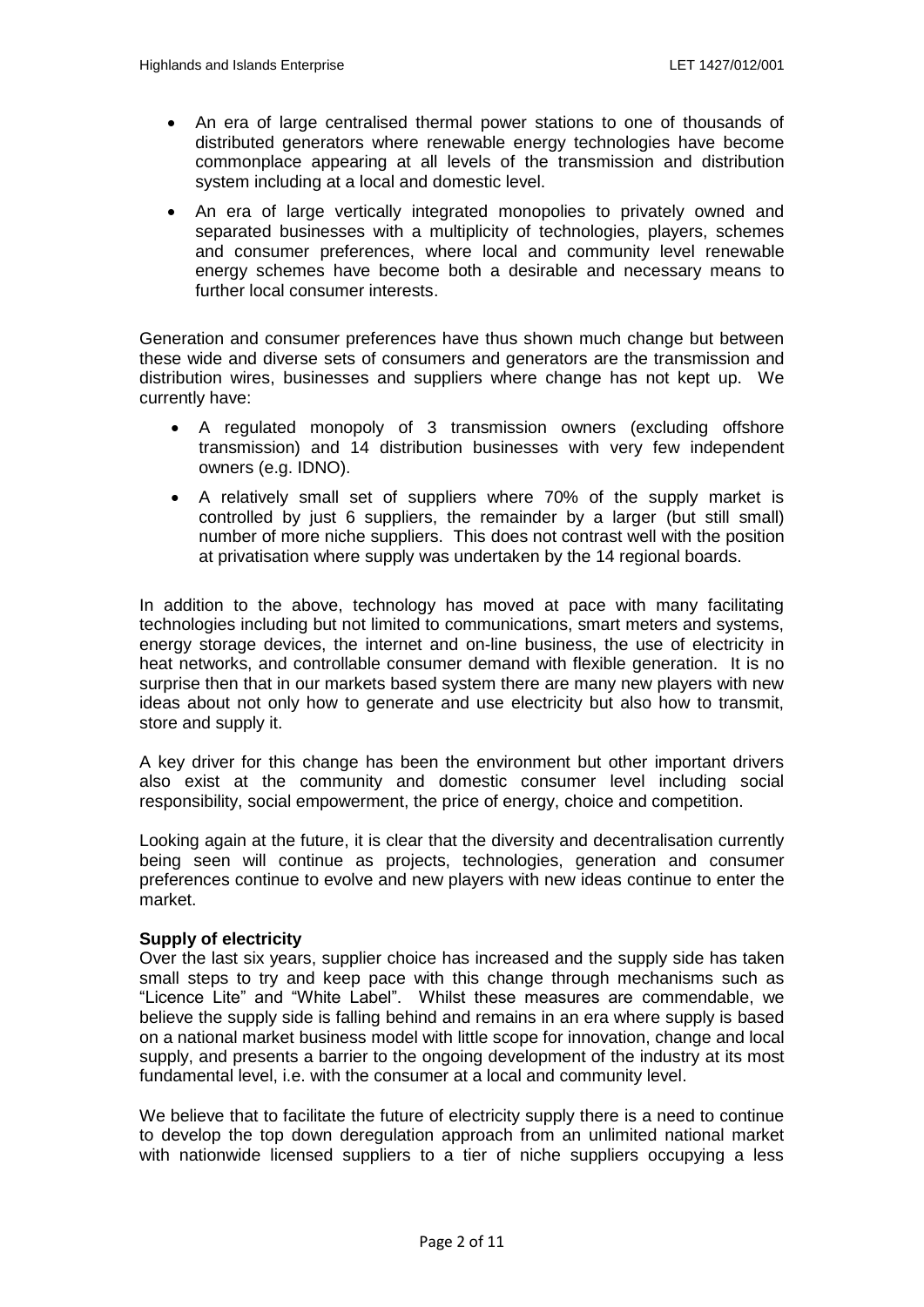burdened middle ground to a completely local level of suppliers either exempt from or with very limited regulatory obligations.

We recognise that reducing the regulatory burden on some suppliers may mean that those suppliers cannot compete across the range of national markets. We note however that this is acceptable and that if choice and competition to consumers is maintained, for example between a local and national supplier, that the interests of the consumer will remain protected.

We therefore welcome this opening discussion paper from Ofgem and look forward to further engaging on this very important theme.

Yours Sincerely,

Milani Marrie

Senior Development Manager, Renewable Energy

In partnership with: Shetland Islands Council Orkney Islands Council Comhairle nan Eilean Siar Highland Council Argyll & Bute Council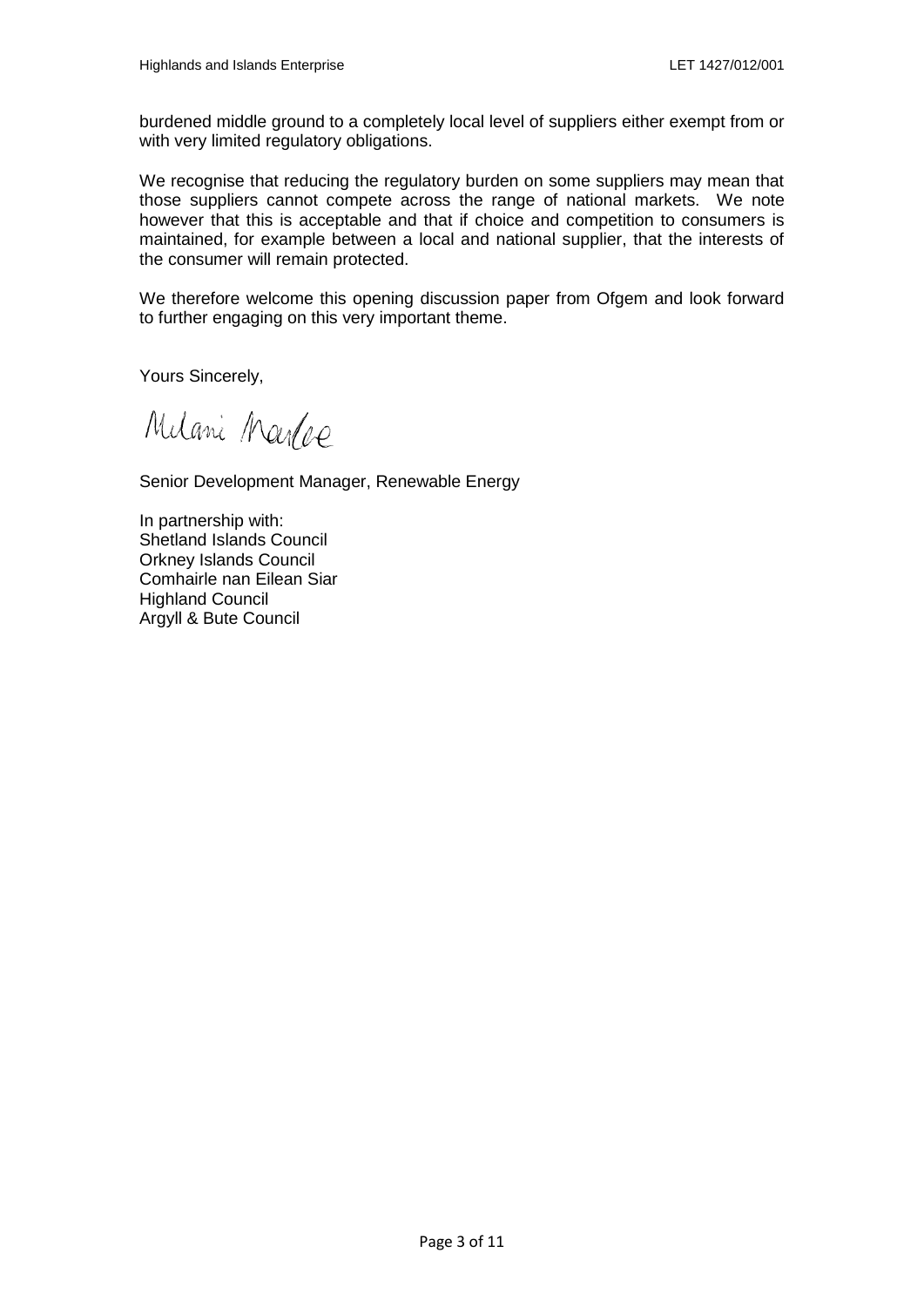## **Responses to consultation questions**

#### **Introduction**

1. What is your view on our definition of non-traditional business models?

We are satisfied that Ofgem's definition captures the breadth and depth of diversity of NTBM. We suggest that as NTBM develop and the frameworks necessary to facilitate them become clearer then the definition can be refined and may also be split out into different components. For the time being this remains a diverse and difficult to define subject.

2. How can we engage with NTBMs more effectively in the future?

We suggest a process of engagement across the NTBM spectrum to gather evidence of NTBM drivers, issues and future requirements. We suggest a workshop with projects in the Highlands and Islands to encourage bi-lateral engagement, gather evidence and provide possible case studies for the development of further policy and guidance. We would be happy to participate in the facilitation of this, should this be required.

#### **Drivers for NTBM**

3. We would like to hear your views on the drivers for market entry. Do you think there are other important drivers?

We agree with Ofgem's key drivers but suggest the following can also be considered:

- Empowerment. At a community level the drivers for NTBM are not just about those worse off but also about empowering community and local generators with decision making ability, choice and financial flexibility.
- Financial. Whilst it is mentioned by Ofgem briefly it should be borne in mind that very few NTBM will be seen that do not involve commercial benefits, be it through cheaper energy or by gains made in selling and/or engaging more directly with the electricity supply market.
- Wider socio-economic benefits. In conjunction with the above and allied to Ofgem's own driver of affordability and assistance to the vulnerable, even relatively small levels of local socio-economic uplift can be transformational in terms of jobs, welfare, and incomes. Ofgem latterly notes indirect benefits could be seen in the creation of new jobs and funds for non-energy-related projects through community funds/trusts which we confirm a key driver.
- Grid issues. Our experience is that many of the features of NTBM at a community level are borne in part of overcoming grid issues, thereby necessitating the use of Active Network Management schemes, technology such as storage, private wire arrangements or other innovative arrangements.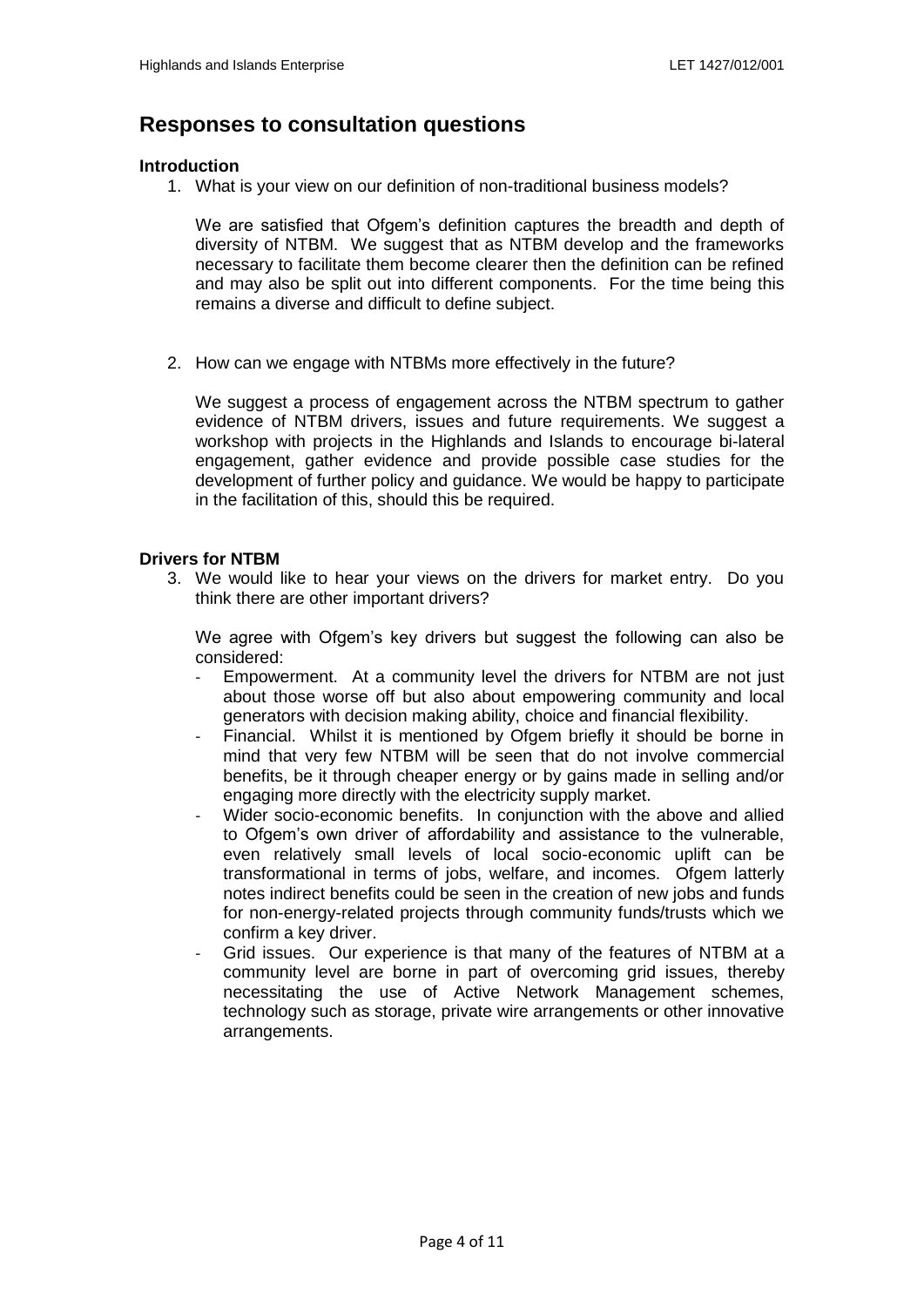#### **Understanding of NTBM**

- 4. Have we accurately described the NTBM environment? Have we missed something?
- 5. We'd like to learn more about organisations using NTBMs. If you are prepared discuss this, please contact us.

We believe Ofgem has reasonably described the NTBM environment. To assist, we have included a number of scheme examples from the HIE region and wider Scottish context as an appendix to this letter.

#### **NTBM within current regulatory arrangements**

6. Ofgem's main focus in this paper is on regulatory issues arising from future energy market transformation, but it recognises that there are relevant issues within current regulation. Are there any other issues it should be aware of?

We believe Ofgem has set out well, at high level, the regulatory issues. The key issue from our perspective is simply the complexity and cost of the regulatory burden for those wishing to follow an NTBM as many would be participants are relatively small, operating at a municipal or community level.

We therefore believe that the regulatory challenge going forward is twofold, in providing further small steps to reduce the costs and complexity for medium size NTBM, but also in providing a simple packaged regulatory solution for the smaller community level NTBM which either relieves or greatly simplifies the regulatory requirements.

#### **Market effects of NTBM and future challenges for regulation**

7. What are the benefits of different NTBM to energy consumers?

We consider that there are clear benefits to NTBM. These include the following.

- The introduction of further **competition** and choice in the supply market and we note that this can be at all levels, not just a community and local level.
- Reduced **costs** to the consumer through local supply arrangements, increased competition and choice.
- Increased uptake of low carbon (renewable) generation and associated technology helping to continue the **environmentally beneficial** low carbon transition. This boost can be further enhanced through local generation and supply arrangements that do not involve the cost of transmission and distribution.
- **Empowerment, financial, wider socio-economic** and other consumer benefits as have already been mentioned above.
- 8. Are these benefits experienced by all energy consumers or only those directly receiving the NTBM's services?

Not all consumers will be able to access all NTBM services but should be able to access more than is currently available to them. We believe that ultimately NTBM can exist and be accessible at all levels to provide competition, choice, cost reduction and other benefits to all consumers.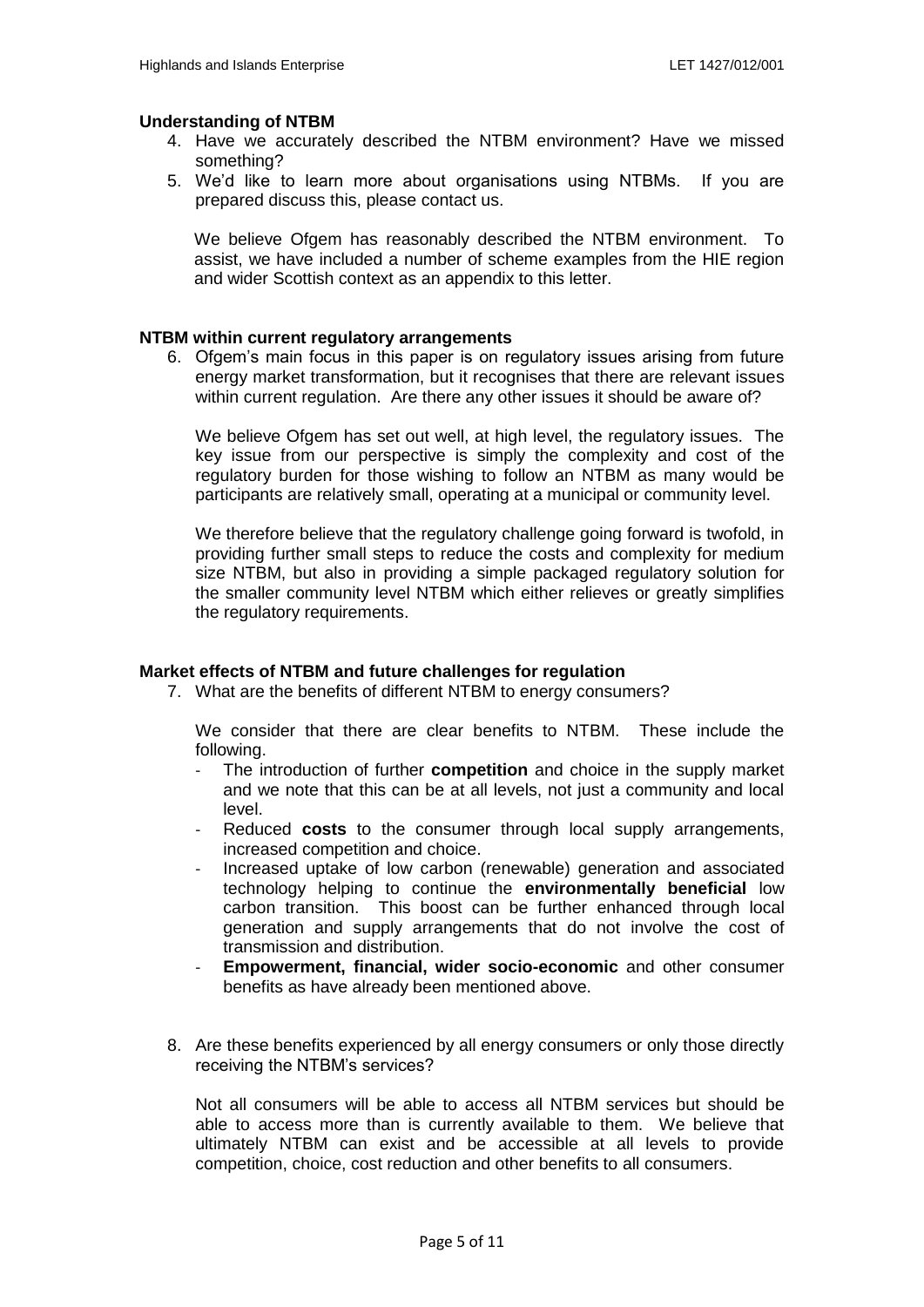9. Are there additional wider benefits to the energy system and beyond it?

We believe that the benefits of NTBM in themselves will bring wider benefits to the energy system. Some examples are as follows.

- Diverse energy vectors such as district heating, electric vehicles, hydrogren storage and use and other such examples.
- Decarbonising the electricity generation market through renewable energy (for example) will also facilitate decarbonisation of heat and transport through mechanisms as noted above.
- Uptake of new technologies potentially offering services to the wider energy system such as energy storage, balancing, reactive power, frequency response, and the offload of energy meaning reduced transmission and distribution losses.
- Reduced need for energy system reinforcements through more localised arrangements.
- Increased resilience and the potential to create micro-grids which can work with the national transmission and distribution systems or stand alone.
- The potential to increase diversity along with generation and provide greater system security.
- 10. Which of these benefits should be taken account of in regulatory policymaking and decision-taking and why?

We see no reason why all benefits should not be taken into account. We suggest it might assist in listing out the benefits, classifying them and deciding from there what is appropriate.

11. Are there energy system costs or risks from any of the NTBMs? How might these be addressed?

Some risks are likely and may include considerations of national energy system security, and difficulties and regulatory oversight of a wider market amongst others.

12. How will NTBMs help to drive innovation within the energy system?

NTBM are already driving innovation – please see our example projects. Further facilitation of NTBM has the potential to drive further innovation and benefits.

13. How could NTBMs potentially transform the energy market and what fundamental challenges to regulatory arrangements could this entail?

Please see our answers within this response and notably to questions 3, 7 and 9. We believe a quantum transformation is possible and probably necessary but will require a major shift to greatly reduce the regulatory burden on small players with NTBM.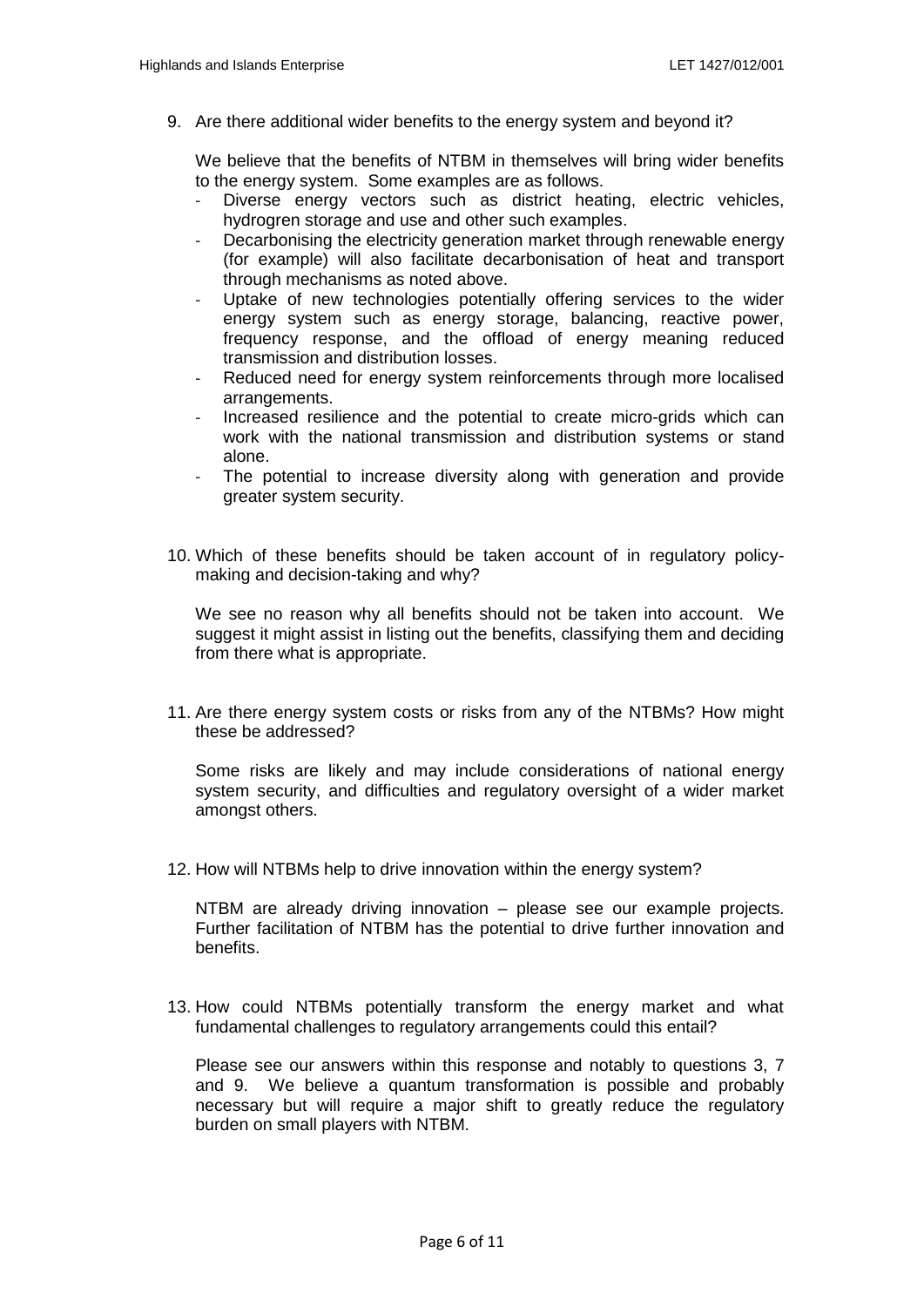14. How could regulatory arrangements change to accommodate NTBMs?

As stated earlier we believe regulatory arrangements in regard to (supply) arrangements with NTBM need to continue to develop small step regulatory variations but in our view a less regulated and/or simply packaged regulatory model needs to be made available.

15. What role do NTBMs and other parties have in managing energy market transformation and regulatory change?

The role of NTBM and other parties is to work with Ofgem to identify the needs for change and the required format for change. We believe this discussion letter is an excellent start to this process.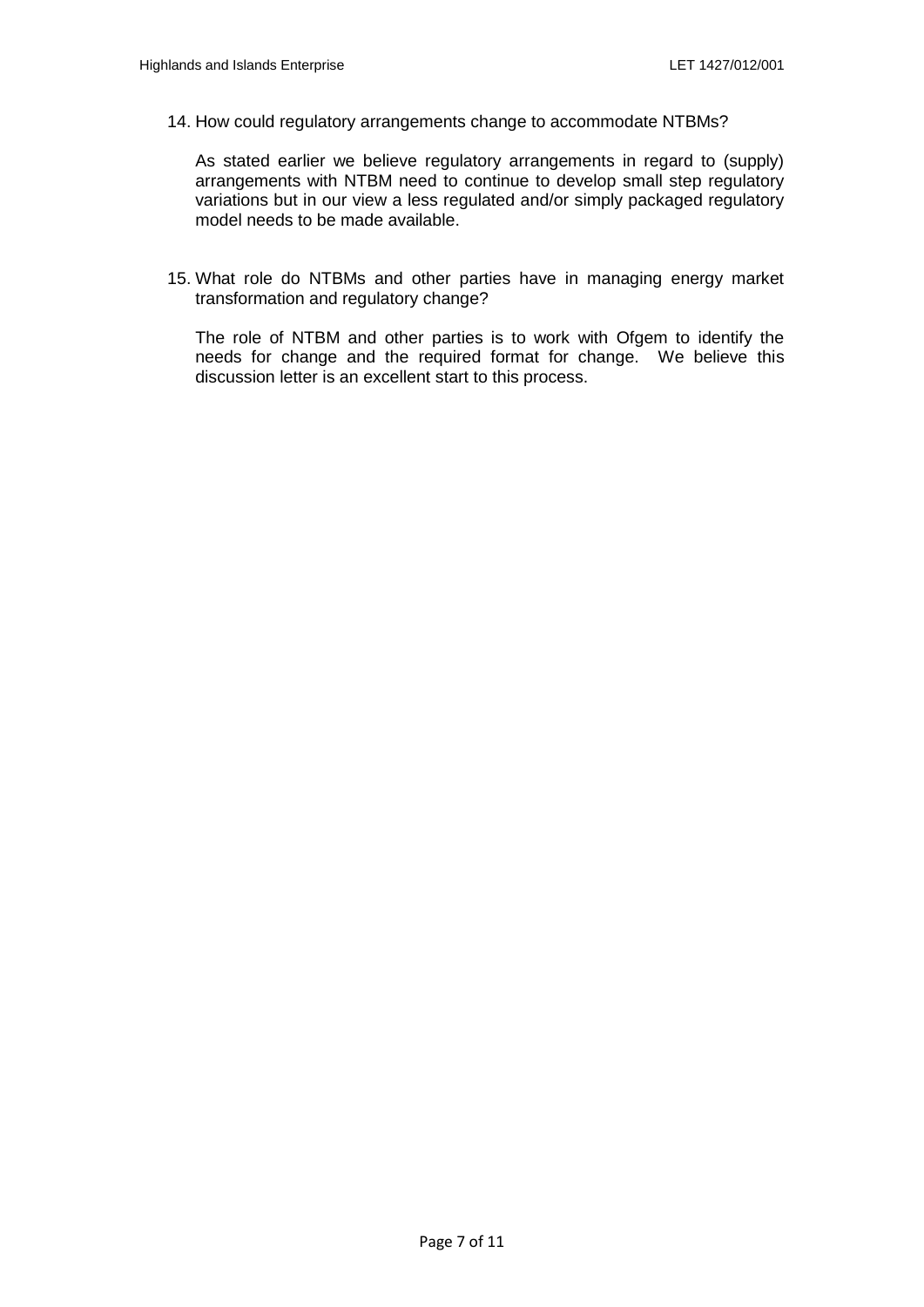# **Appendix – NTBM examples from the HIE region – (further detail on these and other projects can be provided on request)**

| <b>Group</b>                        | <b>Project Name</b>                                         | <b>Project Summary</b>                                                                                                                                                                                                                                                                                                                                                                                                                                                                                                                                                                                                                                                                                                                                                     |
|-------------------------------------|-------------------------------------------------------------|----------------------------------------------------------------------------------------------------------------------------------------------------------------------------------------------------------------------------------------------------------------------------------------------------------------------------------------------------------------------------------------------------------------------------------------------------------------------------------------------------------------------------------------------------------------------------------------------------------------------------------------------------------------------------------------------------------------------------------------------------------------------------|
| Shetland<br><b>Island Council</b>   | <b>Demand Side</b><br>Management<br>Phase 2                 | The project is planning to use large scale controllable thermal storage in council buildings to provide<br>additional supplementary controllable demand to the local DNO. This is being undertaken to facilitate<br>further uptake of community renewable energy generation schemes and a means to deal with 'excess<br>energy' at times when demand is otherwise low. The new large scale controllable thermal storage will<br>be integrated into the existing Shetland Islands Active Network Management scheme.<br>We note that the Shetland Isles currently are not connected to the mainland GB grid and operate under<br>a separate arrangement. This NTBM is using thermal heat as an energy vector to soak up excess<br>renewable energy generated as electricity. |
| Orkney Islands<br>Council           | Low Carbon Inter-<br><b>Island Orkney</b><br><b>Ferries</b> | The project plans to use alternate energy vectors to overcome grid electrical export constraints applied<br>to renewable energy projects, e.g. hydrogen / electric fuel cells for ferries. Surplus energy that is<br>generated but cannot be exported to the electrical grid will be diverted to use as a fuel source for the<br>ferries.<br>This NTBM is using the conversion of electrical energy to another form to avoid dealing with grid issues.                                                                                                                                                                                                                                                                                                                     |
| Gigha Green<br><b>Power Limited</b> | Gigha Network<br>Islanding<br><b>Feasibility Study</b>      | This project is looking to operate Gigha island grid independently from the rest of the distribution<br>network under certain circumstances, i.e. as a micro-grid. There is currently 1MW of renewable<br>generation on the island, with the installation of a 1.26MWh battery to minimise grid constraint.<br>This NTBM is using a battery to store and control electricity flows to respect grid constraints but<br>ultimately realise the metered value of the renewable energy. The NTBM is examining how it might<br>work in the case the local island is 'islanded' from the rest of the grid but continues to generate and<br>consume.                                                                                                                              |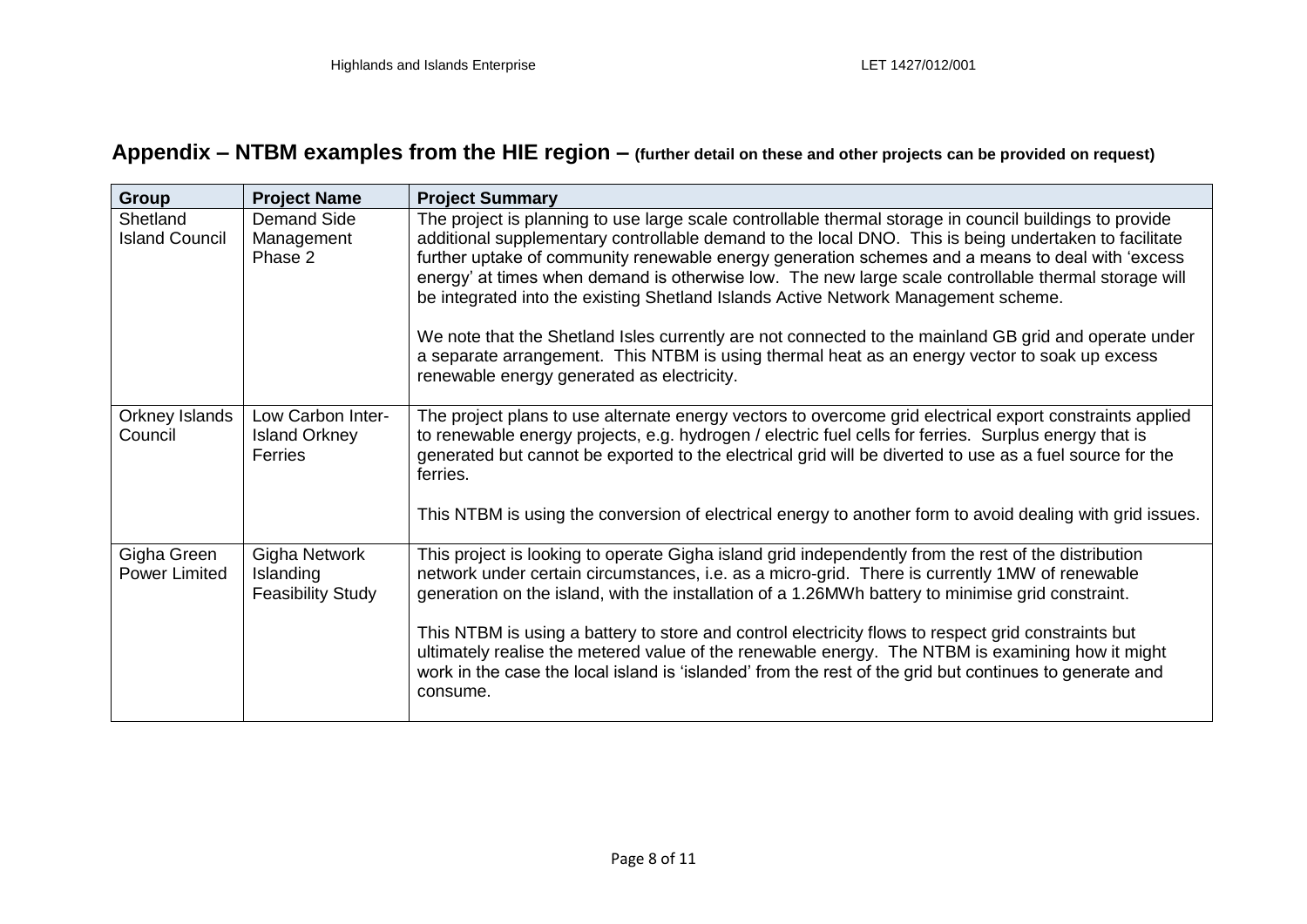| Unst<br>Partnership Ltd | Unst Smart On/Off<br>Grid                              | This project is seeking to use alternate energy vectors to allow increased installation of renewable<br>energy generation into a very constrained grid (Unst being a northern island within the Shetland Isles).<br>The project is seeking to use/convert electrical energy to produce hydrogen, nitrogen and oxygen for<br>heating and transport and sale to local industry.<br>We note that the Shetland Isles currently are not connected to the mainland GB grid and operate under<br>a separate arrangement. This NTBM is seeking to convert electrical energy to other energy vectors /                                                                                                                                                                             |
|-------------------------|--------------------------------------------------------|---------------------------------------------------------------------------------------------------------------------------------------------------------------------------------------------------------------------------------------------------------------------------------------------------------------------------------------------------------------------------------------------------------------------------------------------------------------------------------------------------------------------------------------------------------------------------------------------------------------------------------------------------------------------------------------------------------------------------------------------------------------------------|
|                         |                                                        | products to soak up excess renewable energy generated as electricity.                                                                                                                                                                                                                                                                                                                                                                                                                                                                                                                                                                                                                                                                                                     |
| Sustaining<br>Dunbar    | Dunbar Local<br><b>Energy Project -</b><br>second part | This project is proposing to use local generated green electricity to produce hydrogen and thereby<br>create a 10% hydrogen / 90% methane mix and supply this to the local gas grid. This is being<br>considered as the local electricity grid is highly constrained in terms of connecting further renewable<br>generation. The project further proposes to offer the use of electricity to produce the hydrogen as a<br>Demand Side Response service to both the local distribution network operator and other generators.<br>This NTBM is proposing to use convert electricity to a different energy vector to soak up excess local<br>renewable generation and provide this as a Demand Side Response service to generators and the<br>distribution network operator. |
| <b>NG Homes</b>         | <b>NG Homes BRRC</b>                                   | The project aims to use solar energy production from council owned derelict sites to provide energy to<br>200 households across two tower blocks in Springburn Glasgow. It will utilise existing electric storage<br>heaters within the two tower blocks to make best use of output from the solar farms to reduce high end<br>heating costs (and hence fuel poverty) for electrically heated homes. It will use smart meter and home<br>technology and also aim to provide Demand Side Response to National Grid Electricity Transmission as<br>the GB transmission system operator.                                                                                                                                                                                     |
|                         |                                                        | This NTBM is proposing to use domestic scale thermal storage heating to utilise locally produced solar<br>energy and also to provide Demand Side Response at a national level. The storage heating will be<br>predominantly used when wholesale electricity prices are lower (at night but also during the day),<br>meaning reduced supply costs and reduced consumer costs but with improved all round access to heat.                                                                                                                                                                                                                                                                                                                                                   |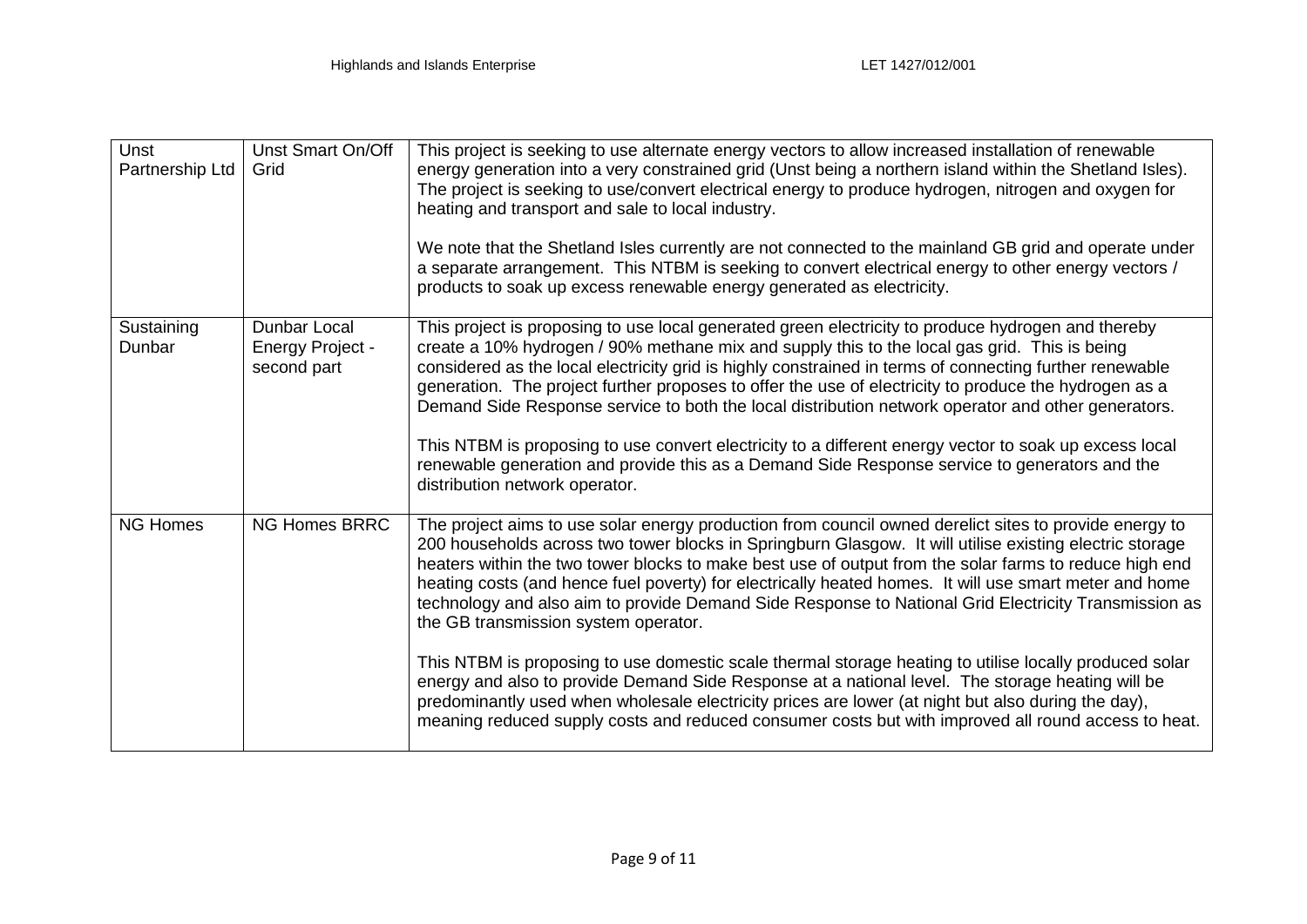| Fintry<br>Development<br>Trust                            | <b>Fintry Development</b><br><b>Trust Smart Meter</b><br><b>Feasibility Study</b> | The project is seeking to use smart meters to link consumption of residents and business in Fintry with<br>the electricity produced at a local biogas plant with the aim of reducing energy pricing compared to grid<br>supplied power. The project is seeking to understand how this local generation and supply model can<br>work (without private wires).<br>This NTBM is seeking to match local generation and demand to provide lower cost electricity locally.                                                                                                                                                                                                                                                                                                                                                                                                                                                                                                                                                                                                                                                                                                                                                                                                                                                                                    |
|-----------------------------------------------------------|-----------------------------------------------------------------------------------|---------------------------------------------------------------------------------------------------------------------------------------------------------------------------------------------------------------------------------------------------------------------------------------------------------------------------------------------------------------------------------------------------------------------------------------------------------------------------------------------------------------------------------------------------------------------------------------------------------------------------------------------------------------------------------------------------------------------------------------------------------------------------------------------------------------------------------------------------------------------------------------------------------------------------------------------------------------------------------------------------------------------------------------------------------------------------------------------------------------------------------------------------------------------------------------------------------------------------------------------------------------------------------------------------------------------------------------------------------|
| <b>HHP CESCo</b><br>(Hebridean<br>Housing<br>Partnership) | <b>Local Supply</b><br><b>Balancing</b><br><b>Feasibility Study</b>               | This project seeks to bring a group of domestic customers together under an entity called a Community<br>Energy Services Company (CESCo). Their half-hourly smart meter readings are grouped together<br>(referred to as 'virtually aggregated'). This forms one demand curve showing the energy used at<br>different times of day and will be large enough for half hourly settlement.<br>The CESCo will negotiate with a licensed electricity supplier for time of use tariffs (that is, different<br>prices for power at different times of day) for half-hourly settlement of this one demand curve, in effect<br>becoming a virtual 'unlicensed supplier'. The local consumers will receive simple flat rate tariffs for<br>various times of day. The aim is to provide a basis via the CESCo for local based tariffs that reduce<br>costs overall and involve a local generator. Local controllable demand would be used to provide further<br>enhancement to the scheme.<br>A number of CESCo may group together to negotiate with a supplier under a Community Services<br>Enterprise (CSE).<br>This NTBM plans to use aggregated domestic scale half hourly meters to create a single virtual metered<br>supply suitable for half hourly settlement purposes. This virtual metered supply will then be negotiated<br>with a licensed supplier. |